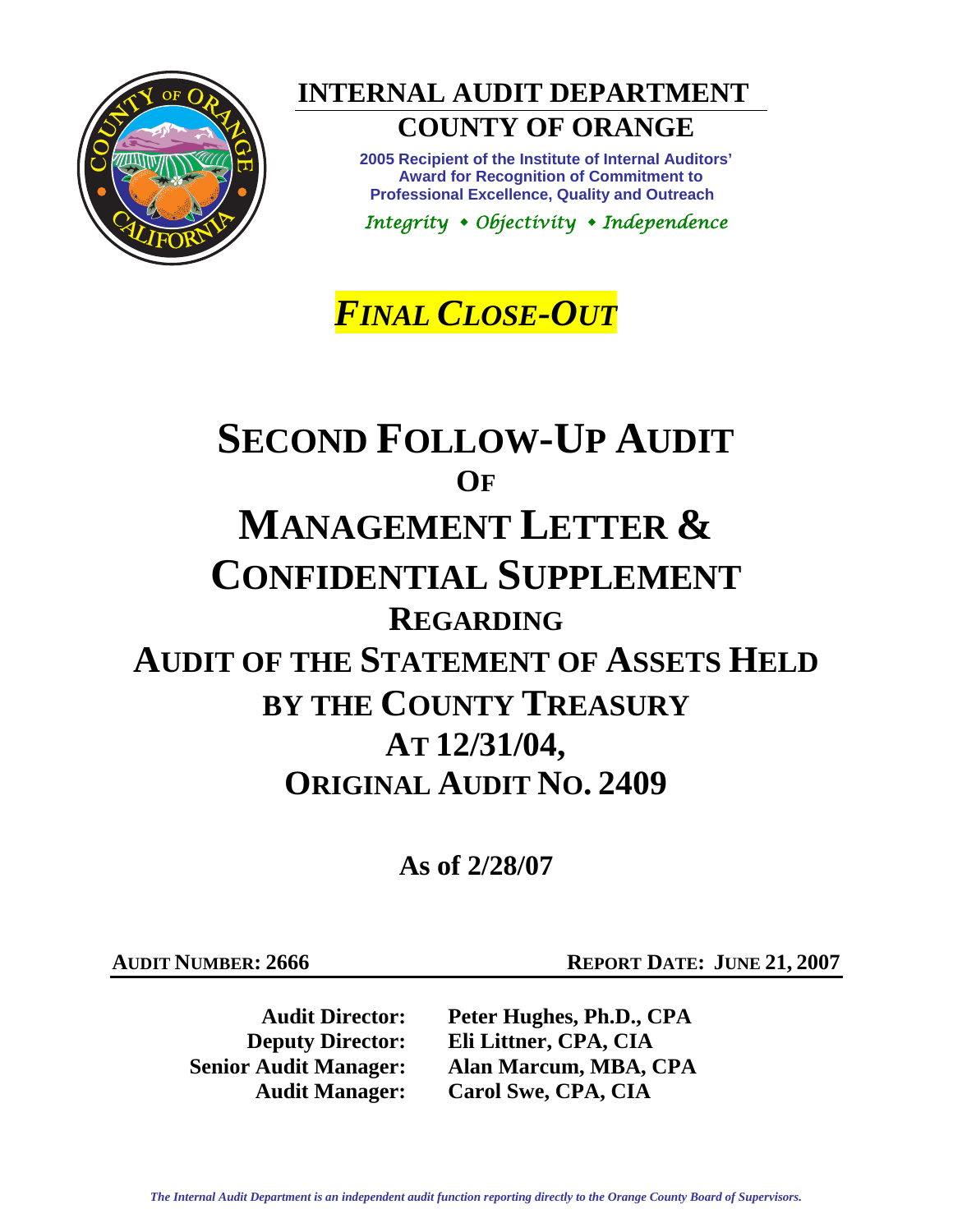# *Final Close-Out*

## **Second Follow-Up Audit of the Management Letter & Confidential Supplement Regarding Audit of the Statement of Assets Held By The County Treasury At 12/31/04**

**Original Audit No. 2409** 

## **As of 2/28/07**

# **TABLE OF CONTENTS**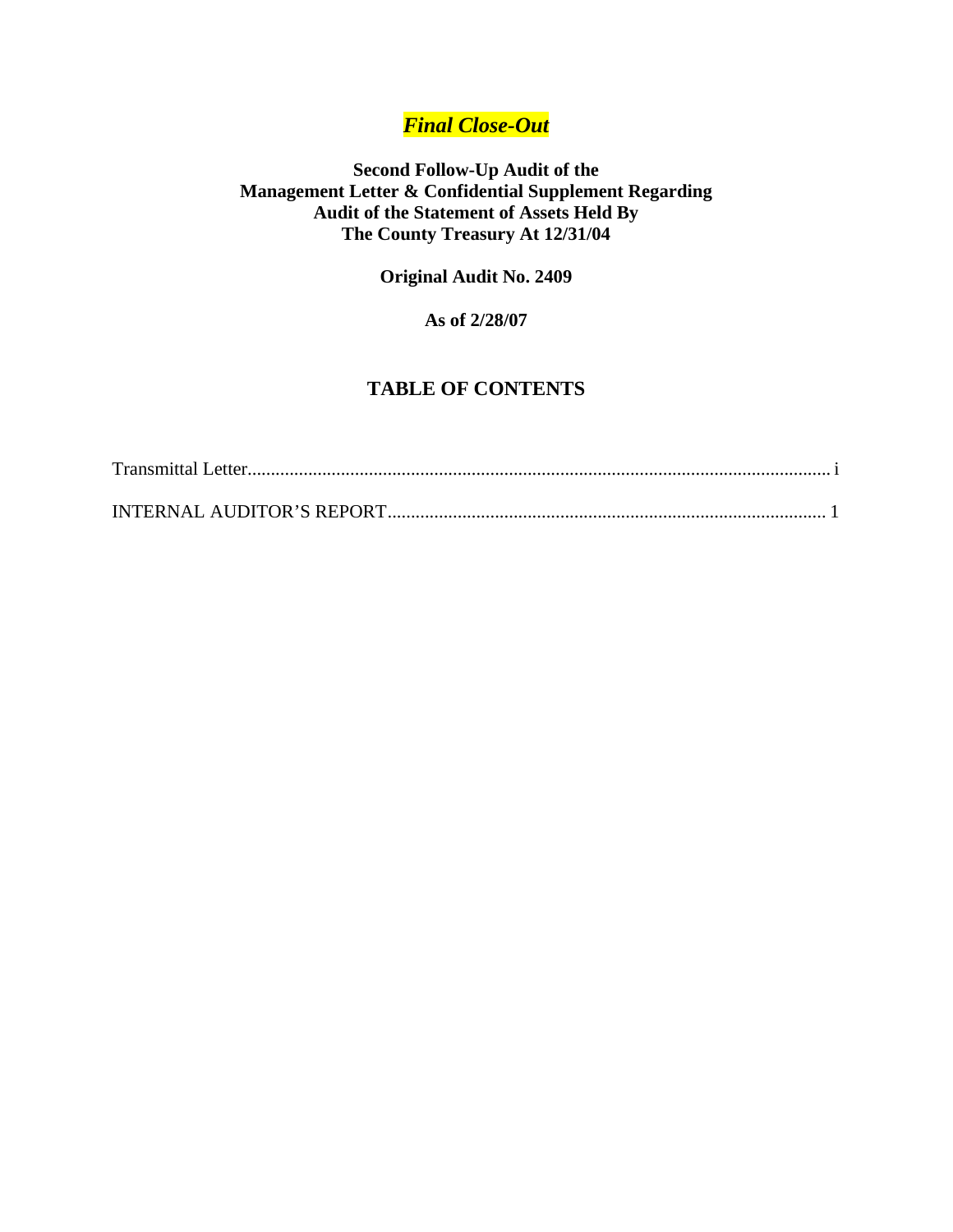<span id="page-2-0"></span> *Independence Objectivity Integrity* 



*Providing Facts and Perspectives Countywide* 

#### **OFFICE OF THE DIRECTOR**

#### **DR. PETER HUGHES**

**PH.D., MBA, CPA,**  Certified Compliance & Ethics Professional (CCEP) Certified Information Technology Professional (CITP) Certified Internal Auditor (CIA) Certified Fraud Examiner (CFE)

#### **E-MAIL: peter.hughes@iad.ocgov.com**

**ELI LITTNER DEPUTY DIRECTOR** CPA, CIA, CFE, Certified Fraud Specialist (CFS), Certified Information Systems Auditor (CISA)

> **MICHAEL J. GOODWIN SENIOR AUDIT MANAGER** CPA, CIA

**ALAN MARCUM SENIOR AUDIT MANAGER** MBA, CPA, CIA, CFE

**AUTUMN MCKINNEY SENIOR AUDIT MANAGER** CPA, CIA, CISA Certified Government Financial Manager (CGFM)

**HALL OF FINANCE & RECORDS 400 CIVIC CENTER DRIVE WEST BUILDING 12, ROOM 232 SANTA ANA, CA 92701** 

www.ocgov.com/audit

**(714) 834-5475 (714) 834-2880 Fax** 

**OC FRAUD HOTLINE (714) 834-3608** 

## **COUNTY OF ORANGE BOARD OF SUPERVISORS' INTERNAL AUDIT DEPARTMENT**

## **Transmittal Letter**

Audit No. 2666

Wes

June 21, 2007

TO: Chriss W. Street, Treasurer-Tax Collector

FROM: Peter Hughes, Ph.D., CPA, Director Internal Audit Department

SUBJECT: Second and Final Close-Out Follow-Up Audit of Management Letter & Confidential Supplement Regarding Audit of the Statement of Assets Held by the County Treasury at 12/31/04 Original Audit No. 2409, Issued August 31, 2005

We have completed a second and Final Close-Out Follow-Up Audit of Management Letter and Confidential Supplement Regarding Audit of the Statement of Assets Held by the County Treasury at December 31, 2004, Original Audit No. 2409, dated August 31, 2005. Our audit was limited to reviewing actions taken, as of February 28, 2007, to implement the six (6) remaining recommendations in our initial follow-up audit report dated May 1, 2006. Because satisfactory corrective action has been taken for the six (6) recommendations, this report represents the final close-out of the original audit.

Each month I submit an **Audit Status Report** to the Board of Supervisors where I detail any material and significant audit findings released in reports during the prior month and the implementation status of audit recommendations as disclosed by our Follow-Up Audits. Accordingly, the results of this Follow-Up Audit will be included in a future status report to the BOS.

Attachment

Other recipients of this report: Members, Board of Supervisors Members, Audit Oversight Committee Thomas G. Mauk, County Executive Officer David E. Sundstrom, Auditor-Controller Jan Grimes, Assistant Auditor-Controller, Central Operations Brett R. Barbre, Chief Assistant Treasurer-Tax Collector Paul Gorman, Assistant Treasurer-Tax Collector, Treasury Clarissa Adriano-Ceres, Assistant Treasurer-Tax Collector, Information Technology Foreperson, Grand Jury Darlene J. Bloom, Clerk of the Board of Supervisors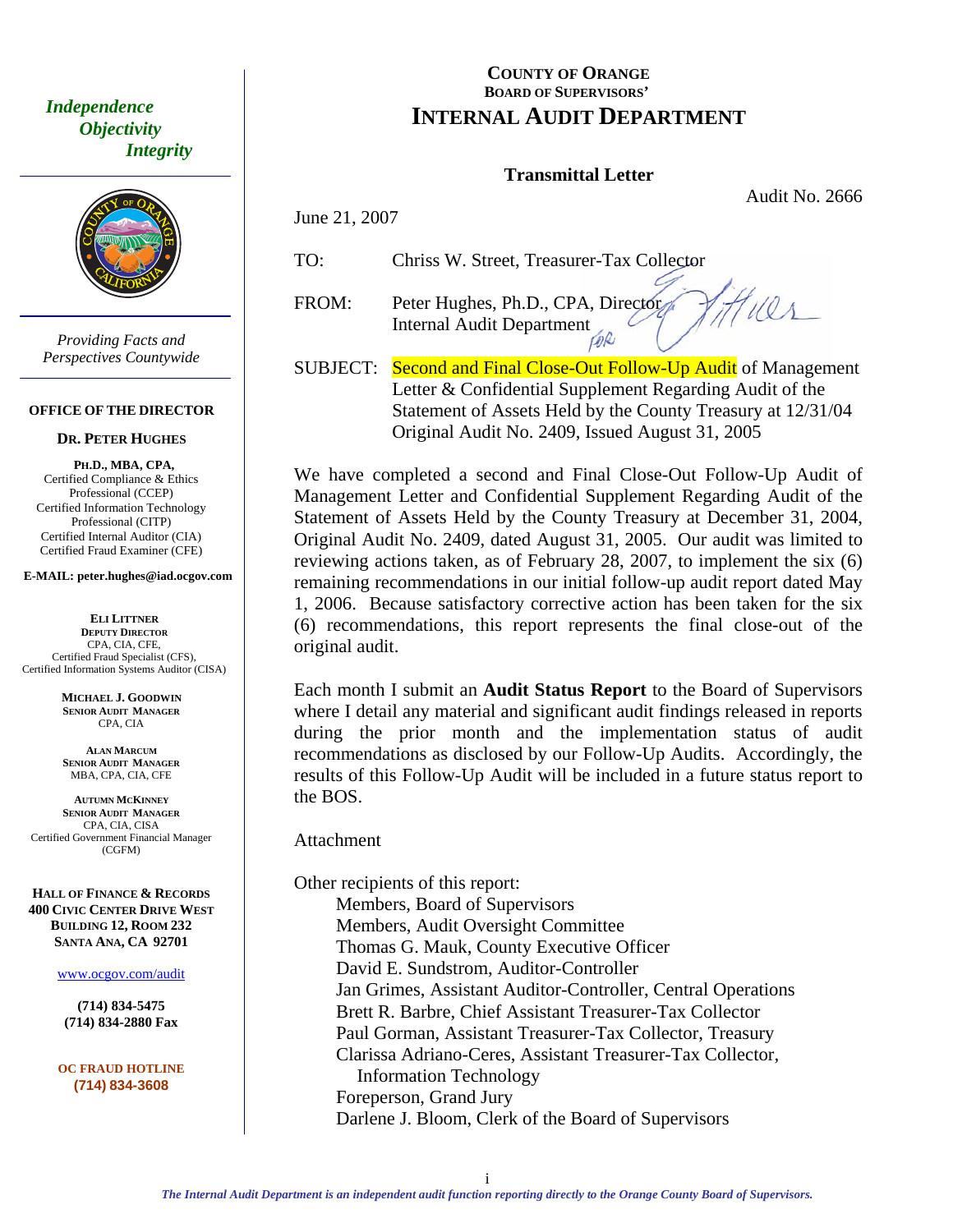<span id="page-3-0"></span> *Independence Objectivity Integrity* 



*Providing Facts and Perspectives Countywide* 

#### **OFFICE OF THE DIRECTOR**

#### **DR. PETER HUGHES**

**PH.D., MBA, CPA,**  Certified Compliance & Ethics Professional (CCEP) Certified Information Technology Professional (CITP) Certified Internal Auditor (CIA) Certified Fraud Examiner (CFE)

#### **E-MAIL: peter.hughes@iad.ocgov.com**

**ELI LITTNER DEPUTY DIRECTOR** CPA, CIA, CFE, Certified Fraud Specialist (CFS), Certified Information Systems Auditor (CISA)

> **MICHAEL J. GOODWIN SENIOR AUDIT MANAGER** CPA, CIA

**ALAN MARCUM SENIOR AUDIT MANAGER** MBA, CPA, CIA, CFE

**AUTUMN MCKINNEY SENIOR AUDIT MANAGER** CPA, CIA, CISA Certified Government Financial Manager (CGFM)

**HALL OF FINANCE & RECORDS 400 CIVIC CENTER DRIVE WEST BUILDING 12, ROOM 232 SANTA ANA, CA 92701** 

www.ocgov.com/audit

**(714) 834-5475 (714) 834-2880 Fax** 

**OC FRAUD HOTLINE (714) 834-3608** 

## **COUNTY OF ORANGE BOARD OF SUPERVISORS' INTERNAL AUDIT DEPARTMENT**

### **INTERNAL AUDITOR'S REPORT**

Audit No. 2666

June 21, 2007

TO: Chriss W. Street, Treasurer-Tax Collector

SUBJECT: Second and Final Close-Out Follow-Up Audit of Management Letter & Confidential Supplement Regarding Audit of the Statement of Assets Held by the County Treasury at 12/31/04 Original Audit No. 2409, Issued August 31, 2005

We have completed a second and Final Close-Out Follow-Up Audit of Management Letter and Confidential Supplement Regarding Audit of the Statement of Assets Held by the County Treasury at December 31, 2004. Our audit was limited to reviewing, as of February 28, 2007, actions taken to implement the recommendations in our original audit and initial Follow-Up Audit reports.

The initial Follow-Up Audit report contained six (6) recommendations related to information technology.

**We are pleased to report that satisfactory corrective action has been taken for the six recommendations. As such, this report represents the final close-out of the original audit.** We appreciate the cooperation and assistance extended to us by your staff during our Follow-Up Audit. If we can be of further assistance, please contact me or Eli Littner, Deputy Director, at 834-5899, or Alan Marcum, Senior Audit Manager at 834- 4119.

**Sincerely** 

Peter Hughes, Ph.D., CPA Director, Internal Audit

Attachment A – Report Item Classifications

Distribution Pursuant to Audit Oversight Committee Procedure No. 1: Members, Board of Supervisors Members, Audit Oversight Committee Thomas G. Mauk, County Executive Officer David E. Sundstrom, Auditor-Controller Jan Grimes, Assistant Auditor-Controller, Central Operations Brett R. Barbre, Chief Assistant Treasurer-Tax Collector

1